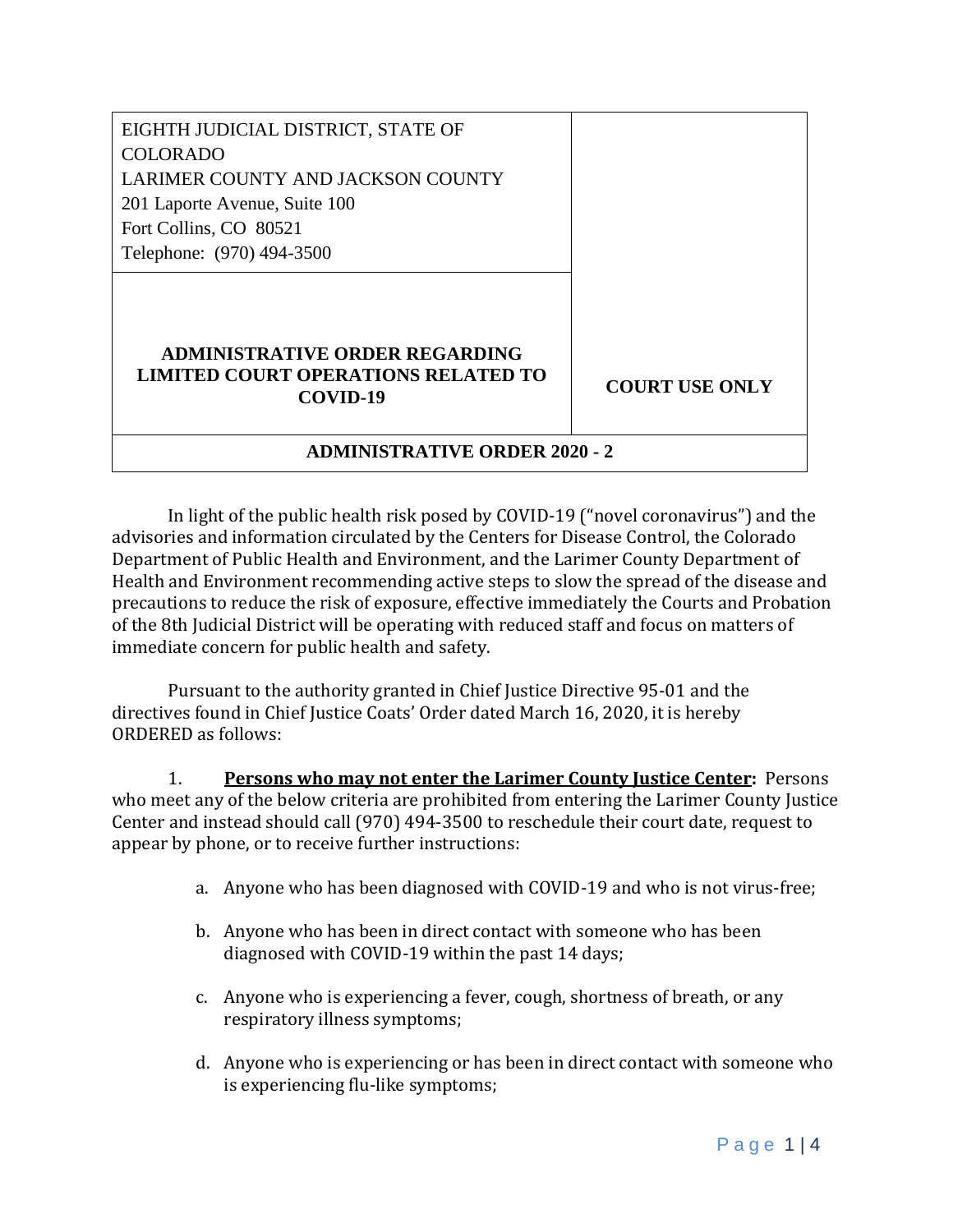- e. Anyone who has traveled outside the United States within the past 14 days, unless you have approval from the presiding judge in your case or from the Administrative Authority;
- f. Anyone who is not a party to a case, a victim, a witness, law enforcement, media, or appearing to file court documents in one of the essential proceedings listed below. This shall not apply to people involved in shelter care hearings.

2. **Operations**: Due to the public health concerns related to COVID-19, at this time, the courts can no longer function normally and will be operating on a very limitedaccess basis. The clerk's office in the Larimer County Justice Center will be open 7:30 a.m. to 4:30 p.m., Monday through Friday, excepting legal holidays. The clerk's office in Jackson County will be open 9:00 a.m. to 1:00 p.m., Monday, Wednesday and Thursday and 8:00 a.m. to 4:00 p.m. on Tuesday. Staff will be reduced as coordinated by the Clerk of Court and the Court Executive, with the approval of the Chief Judge. During operating hours, both clerk's offices will only accept paper filings related to the essential proceedings listed in section 3.c. below. All other paper filings will not be accepted until May 15, 2020. Electronic filings may be faxed, emailed or submitted through Colorado Courts E-filing; however, filings not related to essential proceedings may be delayed significantly due to the reduction in staffing levels.

**Effective immediately, the courts in the Loveland Police and Courts building will be closed.** All court operations which have been occurring in Loveland are transferred to the Larimer County Justice Center in Fort Collins until further notice. Electronic filings may be faxed, emailed or submitted through Colorado Courts E-filing; however, filings not related to essential proceedings may be delayed significantly due to the reduction in staffing levels.

## 3. **Mandatory Continuances and Limitations on Hearings**.

- a. All jury trials, with the exception of criminal trials facing imminent speedy trial deadlines, scheduled through May 15, 2020, are vacated and will need to be reset. For scheduled criminal trials, counsel and defendant shall appear at the time and place scheduled for trial.
- b. Except for the essential proceedings set forth in 3.c. below and with the additional exceptions as noted in 3.d. and 3.e., ALL APPEARANCES, TRIALS, HEARINGS, OR OTHER PROCEEDINGS SCHEDULED THROUGH MAY 15, 2020, ARE HEREBY VACATED AND CONTINUED. All parties and counsel shall contact the appropriate division if the case is assigned to a division or, if the case is not assigned to a division or if you are uncertain of the division assignment, contact the clerk's office to reschedule. The divisions may also initiate rescheduling.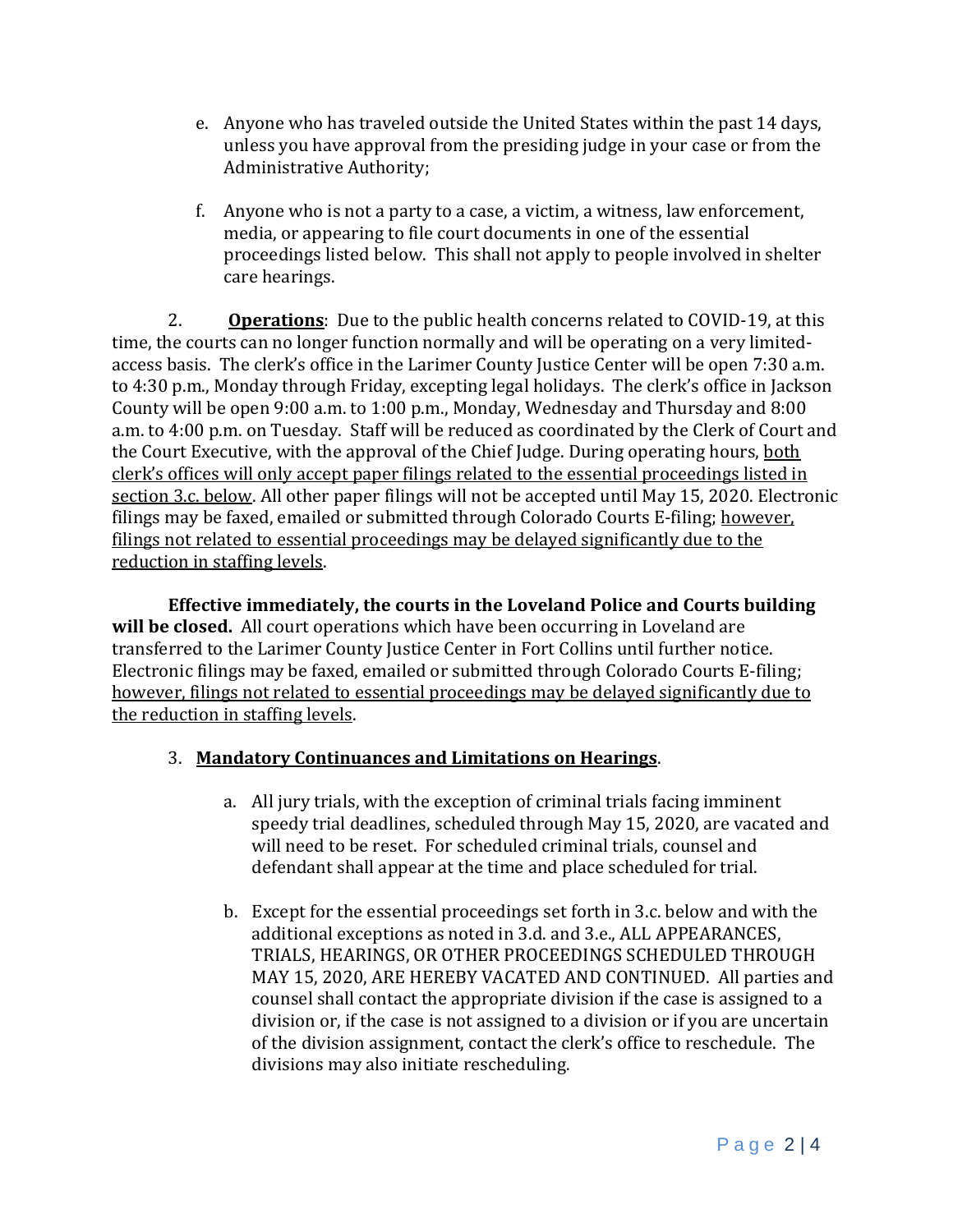- c. The following essential proceedings shall continue to be conducted without limitation:
	- i. Petitions for temporary civil protection orders and permanent protection order hearings;
	- ii. Petitions for temporary emergency risk protection orders and hearings on emergency risk protection orders;
	- iii. Crim.P. Rule 5 advisement for incarcerated persons and the initial setting of bail;
	- iv. Revocation hearings on complaints to revoke probation involving an incarcerated defendant;
	- v. Proceedings necessary to protect the constitutional rights of criminal defendants including bond-related matters and plea agreements for incarcerated individuals;
	- vi. Detention hearings for juvenile delinquency cases;
	- vii. Shelter hearings in dependency and neglect cases or other juvenile proceedings;
	- viii. Petitions for appointment of an emergency guardian and/or special conservator;
		- ix. Hearings on motions to restrict parenting time and parental abduction prevention; and
		- x. Emergency mental health proceedings.
- d. Treatment Courts are excepted from the foregoing order if they are substantially conducted by telephone or other electronic proceeding and comply with the guidelines of the public health agencies.
- e. Judicial officers shall have discretion to conduct additional proceedings as they deem appropriate if they are substantially conducted by telephone or other electronic proceeding and comply with the guidelines of the public health agencies.
- f. When hearings are conducted for essential proceedings, courts shall seek to limit in person participation and encourage and accommodate telephone and/or video appearance for all participants.
- 4. **Probation Offices.** The 8th Judicial Probation offices will be closed for face-toface contact until May 15, 2020. People directed to probation should make contact by phone or e-mail.

8th District Probation Offices (970) 494-3900 or [08ProbationRequest@judicial.state.co.us](mailto:08ProbationRequest@judicial.state.co.us)